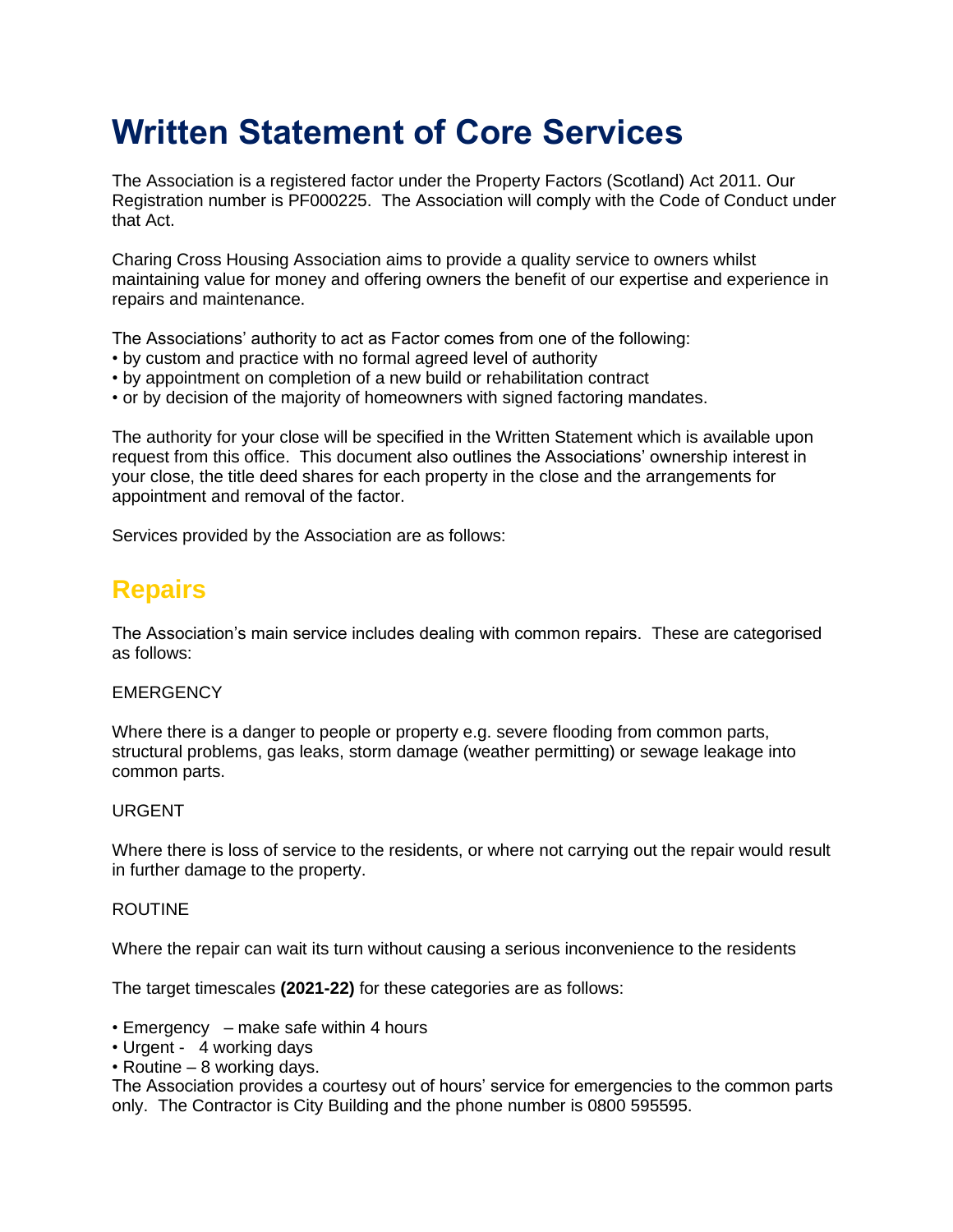The Association will process any common repairs reported to us as above. Where repairs are reported us which are as a result of a private fault, we will seek to resolve the matter with the owner/s responsible.

Any common repairs carried out by the Association will be apportioned as per the Title Deeds for your property and added to your factoring account if the cost is less than a £100 per property **(2021/22).**

For larger repairs over £100 per property or for repairs such as close painting, monies are ingathered from owners prior to the works being instructed. If some owners do not pay in advance, the Association may have to cancel the works, in which case any payments received will either be returned or will be credited to owners' factoring accounts and owners will be advised that the works are not being taken forward.

In certain cases, we may agree to progress the repairs and add the unpaid costs to the nonpaying owner/s' factoring accounts – this is entirely at the Association's discretion. Other owners also have the option to pay the non-paying owner's share of costs but the Association cannot take legal action against the non-paying owner to recover these costs, nor would we pursue the debt - although the paying owners can.

In cases where the work exceeds  $£100$  per property and it is an emergency situation, the Association reserves the right to instruct the works and add the costs to owners' factoring accounts. Owners are notified in writing should this eventuality occur.

If the emergency service is called to a property to deal with what turns out to be a private repair, then the property at the source of the repair will be responsible for the cost of this call and any repairs carried out. It is the owners' responsibility to ensure that the Association and neighbours are supplied with their current contact details.

The Association will not become involved in disputes with contractors, developers, or third-party warranty organisations' in respect of defects or latent defects in buildings which have had works carried out or been constructed prior to the Association taking on the factoring service.

#### **Major Repairs**

The Association does not have a programme of major repairs for closes in which we have no ownership. In these closes, major repairs will only be carried out where owners request it and all owners agree to the works and pay their share of the costs in advance.

The Association has a programme for major repairs for closes in which it has ownership. Where these repairs are common, owners will be advised and consulted on the need and extent of the works and the process and timetable for carrying out the works. The cost of these repairs will be apportioned as per the Title Deeds for the property and will be payable in advance of the works being carried out. The Association will advise owners on availability of Council grant for such works and will liaise with owners to apply for such grants.

#### **Appointment and monitoring of Contractors**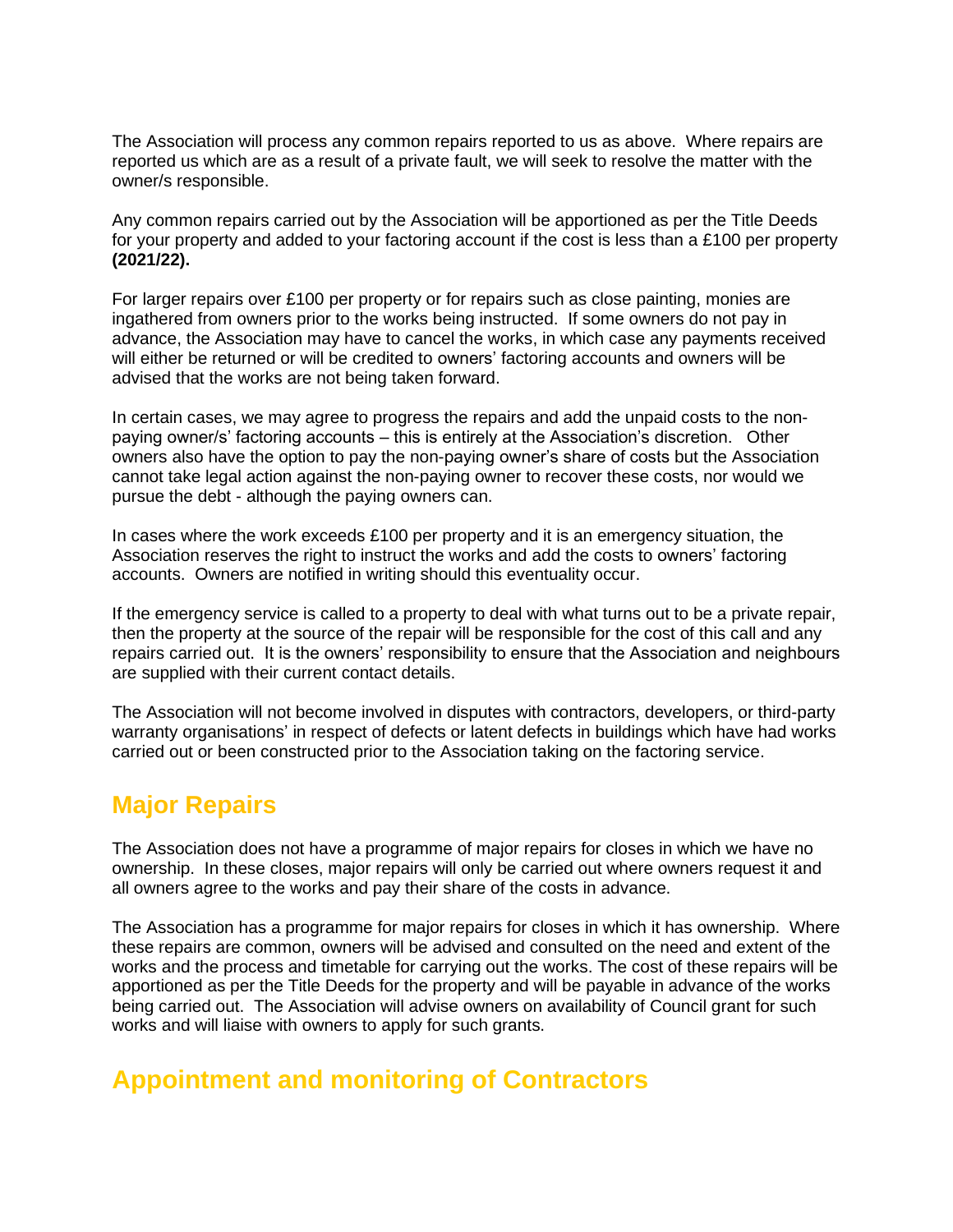The Association has procured a Framework for its reactive maintenance contractors through Public Contracts Scotland for 2018-2022. All contractors had to be registered (and maintain their registration) with Construction-line as a condition of eligibility to apply for the framework.

The Association also uses some contractors out with the Framework, for example for specialist work such as rot works. Contractors' performance is monitored on a monthly basis and reports are regularly made to Committee. Contractors are given monthly feedback on their performance. Any complaints about Contractors' performance are dealt with by Maintenance Staff when the complaint is made. We will pursue the contractor for a satisfactory resolution. The Association's Maintenance Officers carry out post inspections of contractors' work against a target which is reviewed annually. No commission, fee, payment or benefit is received by the Association in connection with the appointment of any Contractors.

The Out of Hours service is provided by City Building, separately from the Framework. This is reviewed on an annual basis and their appointment is approved annually by the Association's Technical Services Committee.

#### Setting up Factoring services

When owners approach the Association for factoring services, the Association will assess whether the property complies with the Association's criteria for provision of factoring services. If the property does comply, owners are provided with a copy of our Factoring Application Form, a list of our current factoring charges, the block buildings insurance policy summary document and the appropriate number of Common Factoring Authority Forms. They are asked to complete the Factoring Application Form and return it to the Association along with all of the signed Common Factoring Authority Forms, deposit cheques and a copy of the title deeds for each property as soon as possible. (If an owner cannot provide a copy of their title deeds, the Association will obtain a copy from the Registry of Scotland at a charge of £15 + VAT payable in advance. Owners will be provided with a copy of their Deeds if they so request). If there are any commercial premises within the close, the Association will correspond with the owner of the premises rather than any tenant.

The Factoring Application Form asks the owners for details of the current block building insurance policy, its expiry date and confirmation of the reinstatement value. The owners are advised early in the process (i.e. in the initial letter or email) that if there is no block buildings policy in place and there is no information on the current reinstatement value for the property then the Association will obtain a fee quote for a reinstatement valuation survey and this cost will be paid in advance by the owners. When all of the payments are received the Surveyor will be instructed and a copy of the final report will be given to the owners and the Association's broker so that the level of cover and annual premium can be established. When the Association is in receipt of the Application form and associated documents the Technical Services Officer will approach its Insurance Broker for details of the annual insurance premium amount payable. If the owners are happy with the annual insurance premium quote based on the reinstatement valuation provided then an inspection of the property will be arranged. This will cover all of the accessible common parts of the tenement or block of flats and provide a detailed report on its condition with accompanying photographs. Any repairs of an urgent or serious nature will be identified. When the common parts have been inspected the property is then discussed at the appropriate Committee Meeting and a decision made as to whether or not the Association is agreeable to providing factoring services.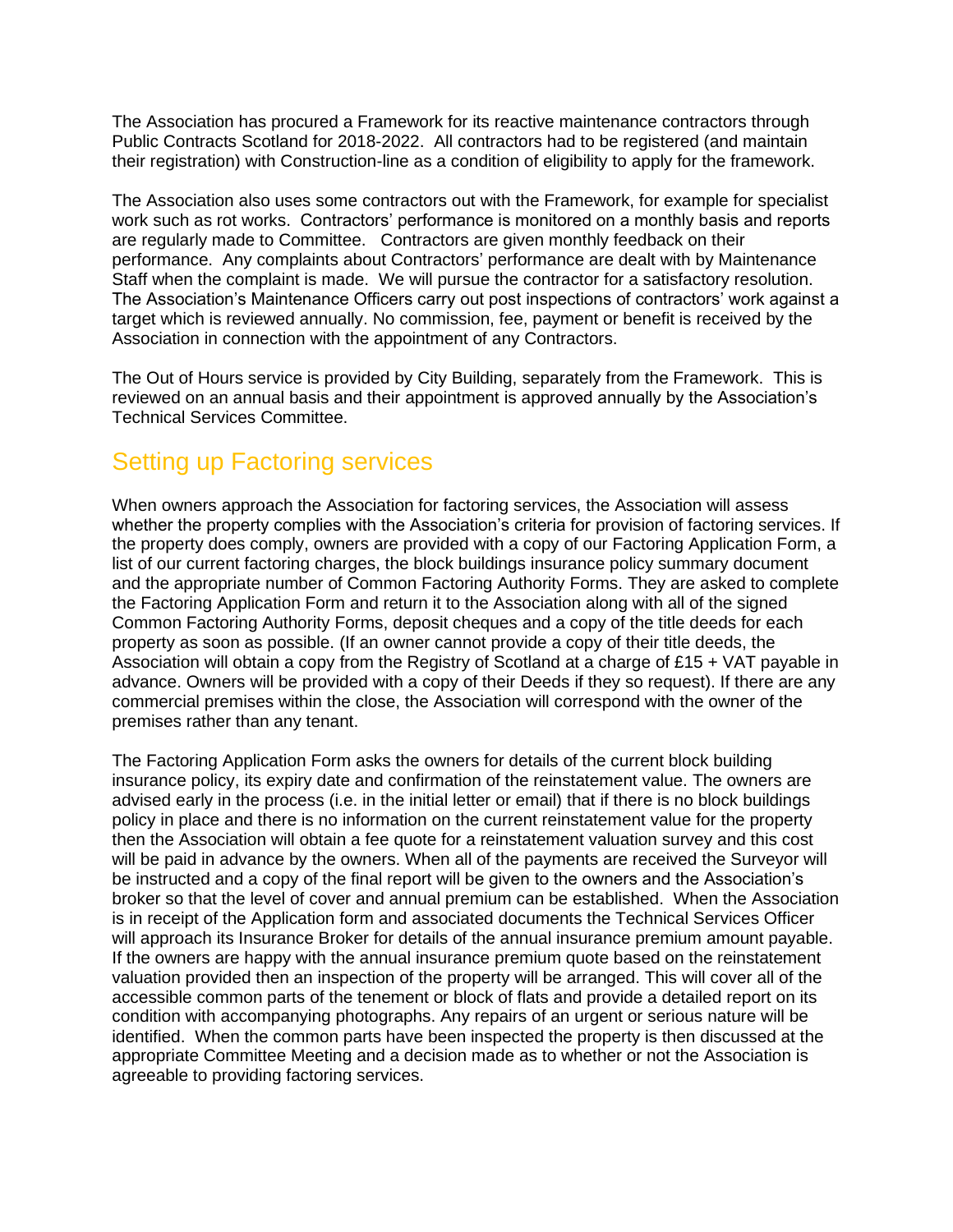If the members of the Committee agree that the Association should assume the management of the building then we will approach the current Factor and the owners and agree a commencement date.

When a handover date has been agreed, the pro-rata buildings insurance premium due for the building from the date of commencement will be obtained from the Insurers. The total insurance premium due for the period concerned will be apportioned between the owners as per the Title Deed Shares and they will be asked to pay the relevant amount upfront and complete & return monthly standing order forms.

Once all of the premiums have been paid and the monthly standing order forms have been received the Association will confirm to the owners that the deposit and insurance premium cheques will be cashed and the property is to be managed and insured from the agreed date. The Association will then add the property onto its database, and Welcome Packs will be issued to Owners which introduces staff, gives information about services, etc, and encloses a Written Statement of Core Services and an appendix for the property. Cyclical Maintenance costs will be obtained and services implemented. The Deposit will become the Float and will be reimbursed to the Owner on sale of their property or when the Association ceases to provide factoring services to the building where it has not already been offset against the owners' factoring account.

In order to cover all the administration involved in the above process, the Association will increase the Factoring Administration charge by £40 per flat/shop (£20 in May and £20 in November) for the first year of the service.

### **Gutter Cleaning**

Unless the majority of owners ask to opt out, the Association provides gutter cleaning services at all buildings where we provide a factoring service. This service is provided as standard to keep gutters running clear and to reduce chokes that can cause water ingress problems and expensive repairs. This service is provided on an annual, bi-annual or quarterly basis as required and is tendered as a contract for all the Association owned and factored stock on a close by close basis, normally on a 3 year term to achieve the most competitive costs. The resulting cost per close is split between all owners in that close as per the Title Deeds.

#### **Attic Inspections**

The Association carries out attic inspections on a 5 year cycle at every property we factor. We do this to catch any problems in the roof space that need attention and have not been brought to light through general maintenance of the property. This allows us to identify issues such as rot, rodent problems and water ingress. The cost for this work is split between all owners in the property as per the Title Deeds.

### **Roof Anchors**

It is also necessary that roof anchors are in place on the roof and inspected annually to allow contractors to carry out their duties in a safe manner.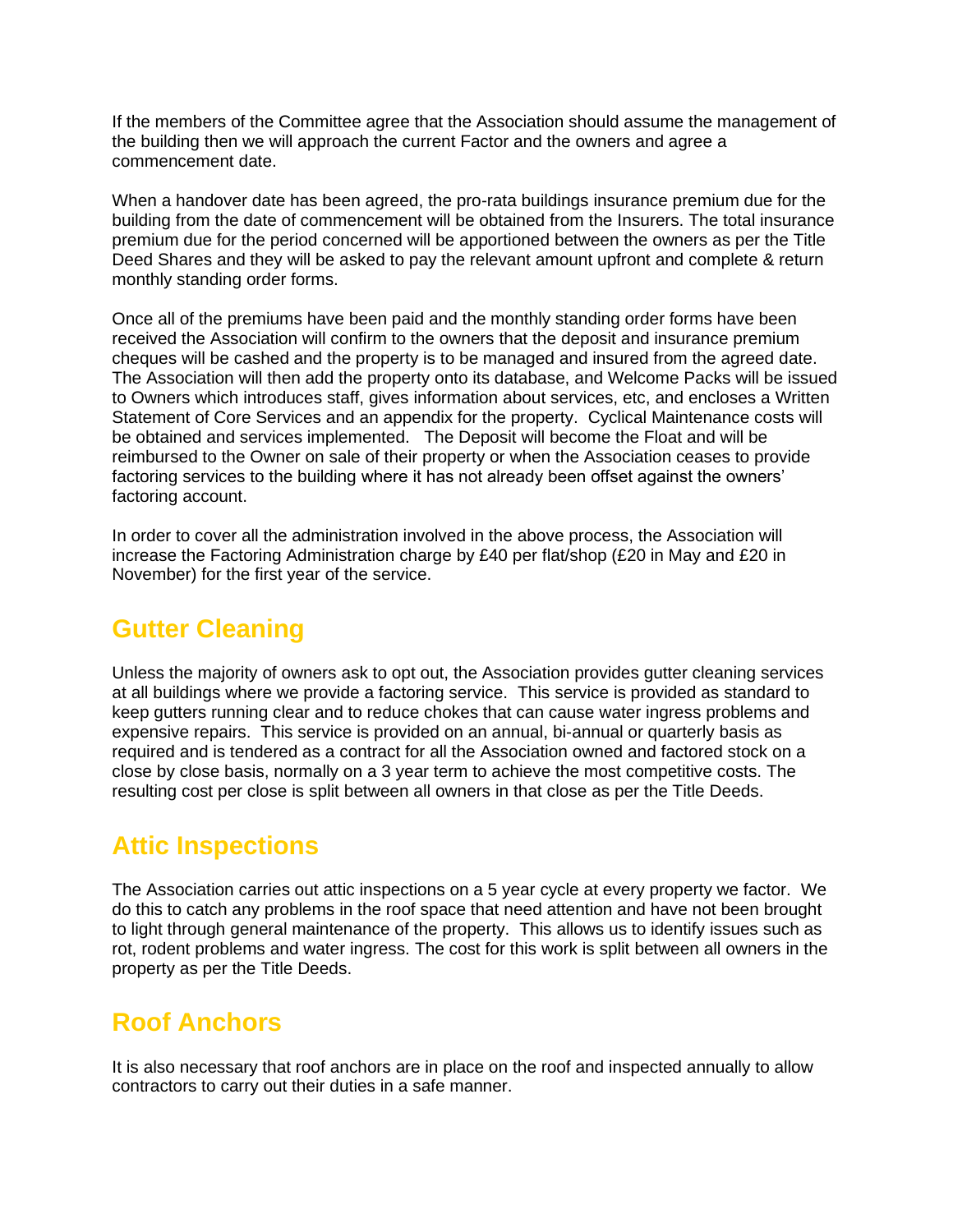Anchor inspections are tendered as a contract for all Association owned and factored stock on a close by close basis, normally on a 5 year term to achieve the most competitive costs. The resulting cost per close is split between all owners in that close as per the Title Deeds.

#### **Contract Services**

Where buildings include items such as lift(s), smoke vents, pressurisation systems, fire alarm systems, water pumps, lightening protection, dry risers, stored water tanks etc., the Association will enter into Maintenance Contracts with specialist firms. Information on these contracts will be included in the Written Statements for affected properties. The Association reserves the right to charge an increased Factoring Administration Charge for such buildings and owners will be advised of this prior to the Association taking on the provision of factoring services.

#### **Asbestos**

Under the Asbestos Management Regulations, it is necessary to establish whether or not there is Asbestos present in common areas of properties. A copy of the Asbestos survey must be provided to the Association prior to our taking on the factoring. Should no Survey report be provided, a survey will be required as a condition of the Association providing a factoring service and we will instruct this as soon as our service commences, the cost of which will be borne by the owners.

### **Back Court Maintenance**

During the growing season **(April to November**) the Association will carry out a backcourt maintenance service which includes monthly grass cutting, pruning small bushes at beginning and end of growing season, de-weeding of slab/paved areas. This service is included in the Factoring Administration Charge.

Where there is foliage such as large bushes and trees, the Association can arrange for these to be attended to, when required, for an additional cost. Removal of trees or severe pruning can only be carried out with the consent of the Council Landscape Services department as we operate predominantly in a Conservation Area.

# **Cleaning Services**

We can arrange for the bin store and /or bins to be cleaned when required for an additional cost, should owners so wish. Likewise, the Association can arrange for close cleaning at an additional cost, should the majority of owners so choose.

### **Close Painting**

We have a programme of close painting for closes in which the Association has ownership and this is based on a 5 year cycle. Properties are inspected five yearly (or some other interval if stated in the Title Deeds) and if deemed to be in need of painting, other owners in the close will be consulted on whether or not they want the works to proceed. The outcome of whether works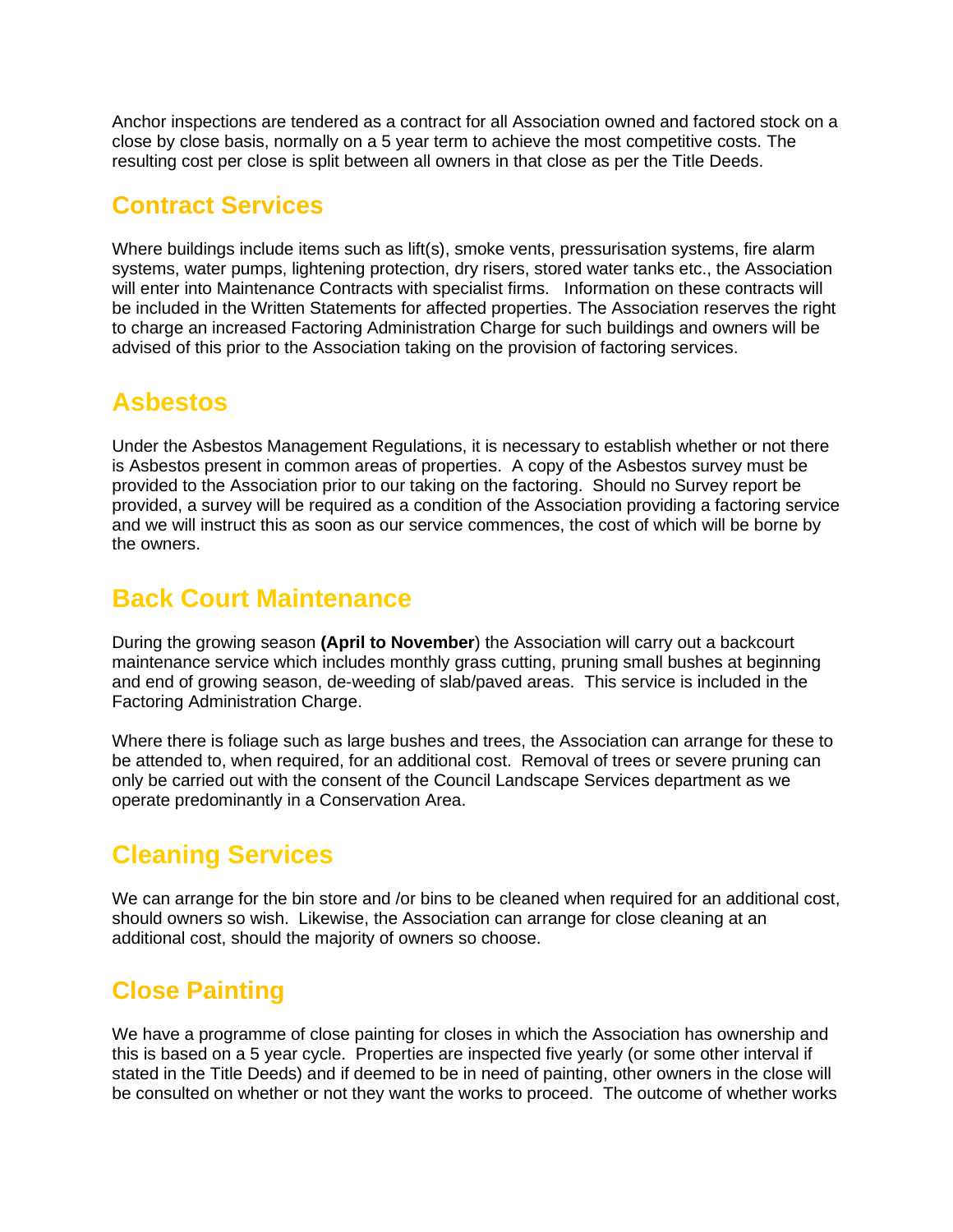will proceed or not will depend of the response received from other owners and the need to carry out the works. Owners will be notified of the outcome of the consultation.

Closes in which the Association has no ownership are not included in this program. The Association is happy to progress such works for owners if so requested. Should the Title Deeds state that Close Painting is to be carried out at specific intervals, the Association will consult with affected owners as to whether or not they want the work carried out. Your Written Statement Appendix will advise you on the Association's ownership within a close.

#### **Insurance**

The Association's buildings insurance is currently supplied by NIG (part of Direct Line Group) and the terms are available from the Association on request. The policy runs from 28 April to 27 April and will be automatically renewed by the Association annually for as long as we provide factoring services at your address. The policy is a block policy covering all our factored stock and is fully comprehensive. The cover is based on the reinstatement value of the property (i.e. the cost for the complete rebuilding of the flat or tenement as a whole). This value will be reviewed annually and it is used to calculate each owner's share of the premium amount in line with the apportionments outlined in the title deeds of each tenement or block of flats. In summary the premium is calculated by taking the reinstatement value of each tenement or block and apportioning it between the different units in accordance with the title deed shares, this value is then multiplied by the owners' flat rate premium calculator supplied by the Insurers and lastly any package discount is deducted and Insurance Premium Tax is added. Owners are informed of the new premium in April each year and it is paid in advance by owners on the May factoring invoice. The premium will be shown in the Appendix of the Written Statement. Continuity of cover is dependent upon prompt payment of the May factoring account.

New owners of existing property factored by the Association are provided with a copy of the Insurance Schedule when they take ownership of the property**. NB THE ASSOCIATION WILL NOT REFUND OUTGOING OWNERS ANY PART OF THE PREMIUM. OUTGOING OWNERS SHOULD AGREE WITH THE INCOMING OWNER REIMBURSEMENT OF THE PREMIUM FOR THE PERIOD FROM DATE OF SALE SETTLEMENT TO END OF THE INSURANCE POLICY EXPIRY DATE.** Owners of new closes to the Association's factoring service are given a copy of the Schedule with the initial paperwork sent out to owners enquiring about our services. A reinstatement value will need to be provided to the Association by owners, or if this cannot be done, the Association can organise a valuation, the cost of which will be added to the first factoring bills. The Insurance premium for new properties is payable in advance of the Association taking on the factoring.

A copy of the Schedule is available on request to the Association's offices. The excesses for **2021-22** are £250 for all claims with the exception of Subsidence (which is £1,000). The Association does not earn any commission or administration fees from its dealings with NIG and we have no financial interests with NIG. NIG also provide insurance cover for the Association's rented stock under a separate block buildings policy.

Procedure for submitting insurance claims: the Association will submit insurance claims on the owners' behalf for the common/external parts of buildings (e.g. the roof, common close, front entrance door) and if the claim is approved by NIG, the applicable excess will be apportioned between the owners and added to their factoring bills. All incidents of communal damage (e.g. vandalism, flooding, fire or storm damage) must be reported to the Association within 7 days of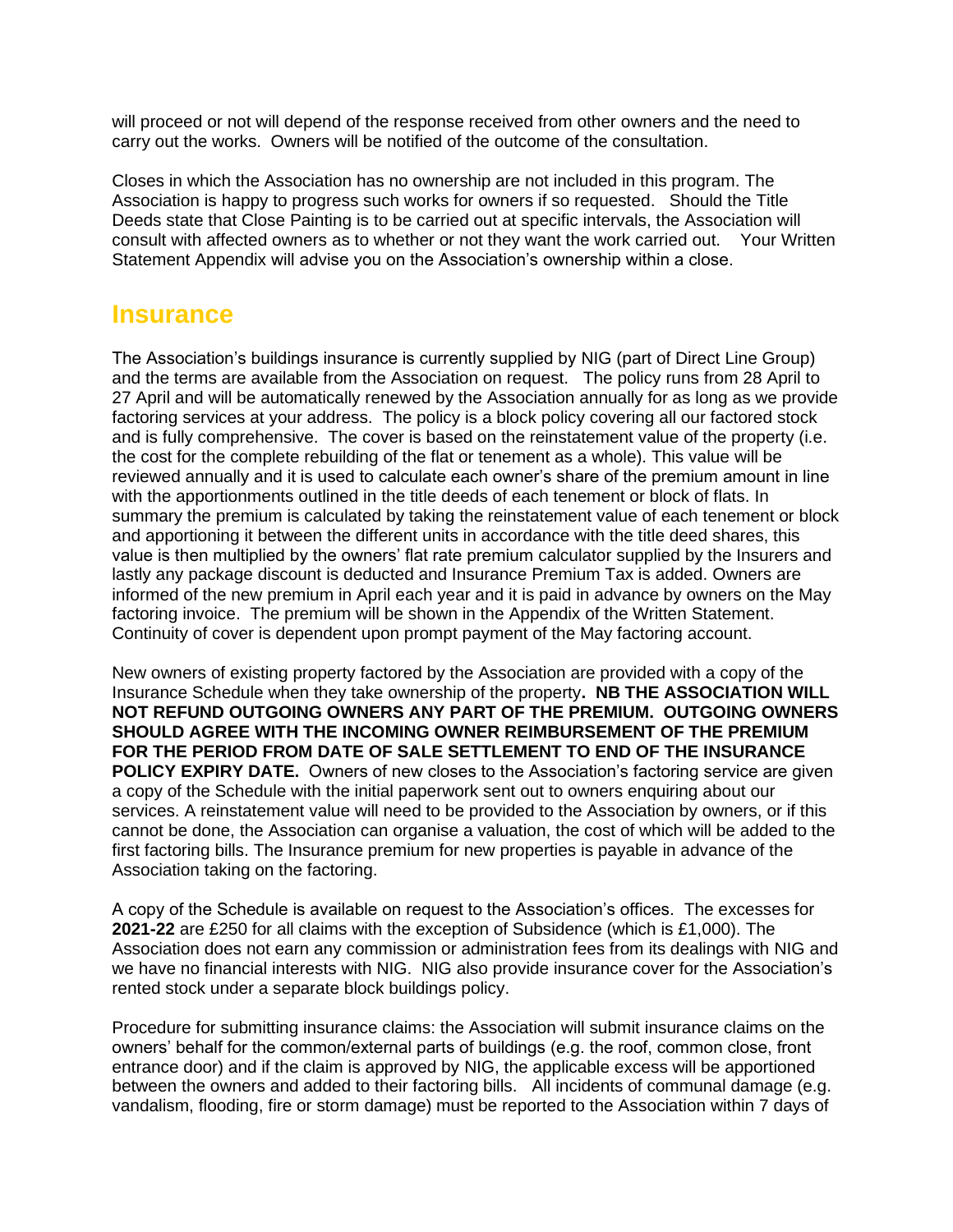the incident to allow us to process the claim on owners' behalf. The Police must be notified immediately in the event of theft or malicious damage. We will deal with all aspects of the claim under our control promptly and efficiently and will keep owners informed of the progress of the claim.

With regard to internal damage, owners should contact the Association promptly and certainly within 21 days if they would like to make an insurance claim for damage to the internal parts of their flat (e.g. the walls, ceilings, kitchen units, flat entrance door). The Police should be notified immediately where theft or malicious damage has taken place. An insurance claims form will be sent to the owner and should be signed and returned to this office with any photographs and quotes/invoices for onward transmission to the insurers.

#### **Fees**

The Association charges a Factoring Administration Fee for its services, **(for 2021-22 £159 plus Vat per** flat or shop) and it covers the following: staff time for managing the service provided at your property, liaising with adjacent property factors/owners where necessary, office overheads, handling enquiries, processing repairs, administration of cyclical contracts, issuing factoring accounts and pursuing payments and the administration of monitoring payments including legal advice in respect of court action, the first 5 hours dealing with Title Deed issues, administration of the block insurance policy, correspondence, basic back court maintenance, annual common area inspection, production of owners newsletters, registration fee required under Property Factors (Scotland) Act 2011. This fee, which is a flat rate fee per individual unit, is reviewed annually by the Association and is split over 2 invoices issued in May and November each year. The fee is calculated by reviewing the cost of the staffing and the corresponding proportion of office overheads and adjusting these in line with the Association's annual budget. As noted above in Contract Services, a higher Factoring Administration Fee could be charged in buildings with various systems and this will be notified to Owners prior to the Factoring Service commencing. Owners are notified by letter in April each year of any increase.

The Association will charge a co-ordination fee of 5% of the total works cost excluding VAT for the administration of repairs over £3,000. This fee is divided equally between the properties involved.

A Co-ordination fee will be charged of 1% of the works cost for fabric repair schemes involving City Council Grant. This fee is divided equally between the properties involved.

The Association will charge for additional copies of documentation previously provided to owners e.g. rot guarantees, planning consents, building warrants and completion certifications, drawings. The fee will be £50 + VAT per request, payable in advance. If hard copies of correspondence or factoring invoices are requested the Association will charge £5 a document (there is no charge for emailed copies). These charges cover staff time, storage, photocopying costs, overheads.

With effect from 1 April 2018, the Association will charge a Sales administration fee of £50 + VAT for provision of information to solicitors in respect of sales and remortgages chargeable to the outgoing owner. No information will be given to solicitors until the Association has received this payment and retention sum or irrevocable mandate signed by the outgoing owner stating their solicitor will hold funds to settle the final factoring account.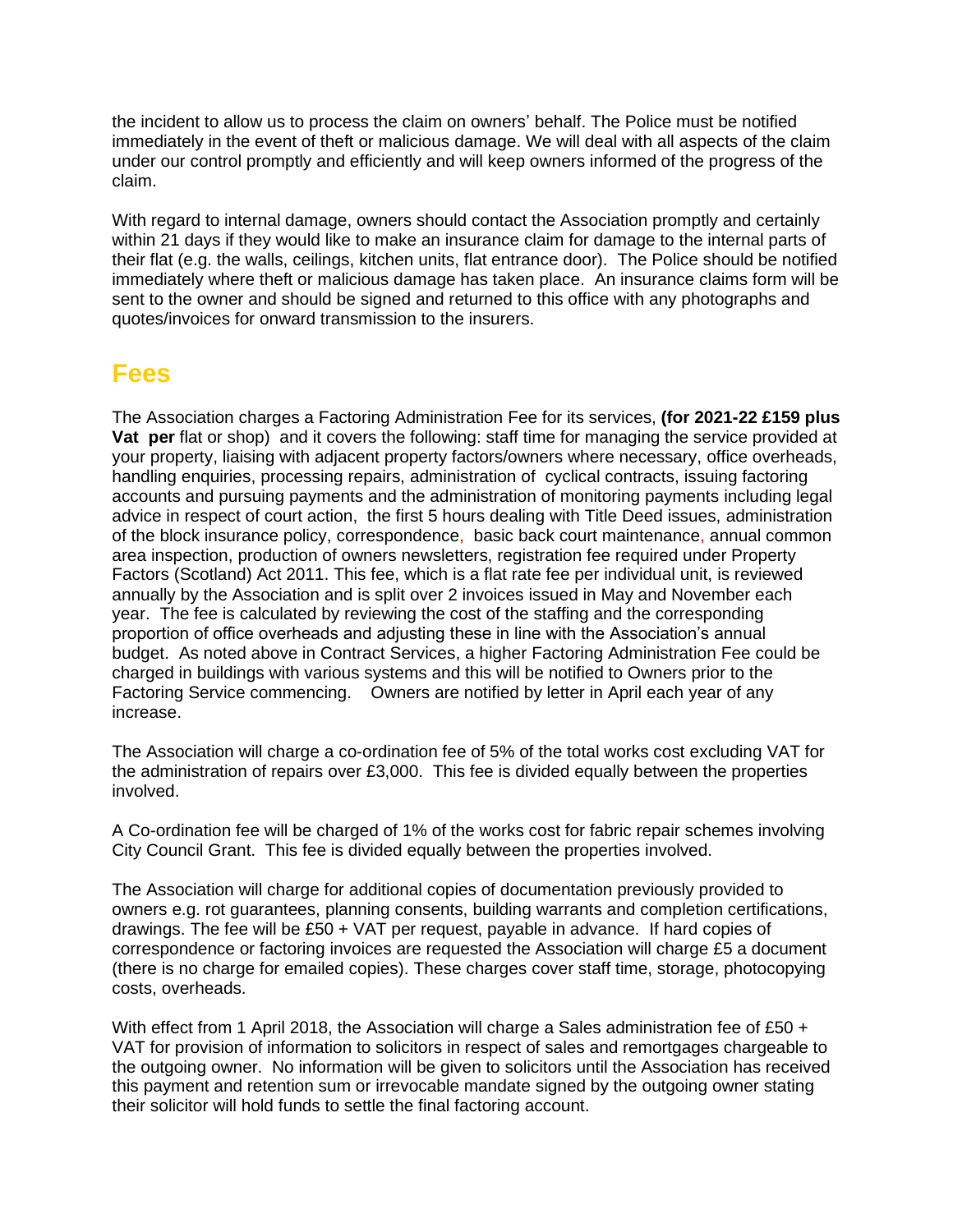With effect from 1 April 2018, the Association will charge a late payment fee of £25 + VAT if accounts are not settled in full by day 35 following invoice issue, unless owners have contacted the Association advising they are in difficulty and a payment plan is agreed. If the payment plan is not adhered to and no further agreement or revision to the plan has been made, the charge will be applicable.

If the Association decides to place a Notice of Potential Liability (NPL) on a property due to nonpayment of Factoring Invoices, the owner will be charged the costs for the original placement, any subsequent renewal of the NPL if the debt is still outstanding and the cost of Discharging the NPL after the debt is cleared.

Owners will be charged for any legal advice required to resolve any Title Deed issues, for example if there is a conflict between different property's Title Deeds. The Association will charge an additional administration charge of £30 + VAT per hour for every hour above 5 hours spent on dealing with such issues.

The Association will charge an additional £40 Factoring Administration fee per flat/shop during the first year of provision of factoring services, as noted in Setting up Factoring Services above.

#### **Factoring Invoices**

Invoices are issued 6 months in arrears in May and November each year and are sent by email unless otherwise requested. The May account will cover the preceding period 1 October to 31 March and the November account will cover period 1 April to 30 September.

The May account will also include the buildings insurance premium for forthcoming year and is the only charge on your invoice that is charged in advance. Both May and November invoices include the Association's Factoring Administration Charge for the six month billing period. Other items that will appear on invoices (where applicable) include small repairs costs, stair lighting costs, common electricity charges, close cleaning, gutter cleaning, attic inspections, roof anchor inspections, larger repair costs on the accounts of owners who haven't paid for these in advance of the works is proceeding, common work insurance excesses/charges. This list is not exhaustive.

The factoring deposit charged to properties at the beginning of the factoring service becomes the float for the property and will be reimbursed to the owner on sale of their property or when the Association withdraws from the provision of factoring services. This applies where the deposit has not already been offset against the owners' first factoring invoice.

Supporting documentation of items included on the factoring invoices are available for 14 days from date the invoice is issued. Thereafter we reserve the right to levy a fee for this information and this will be £5+ VAT per document, payable in advance. This covers staff time, storage, photocopying costs and overheads.

Information on methods of payment is supplied with every invoice. Owners are encouraged to pay by standing order to accrue monies towards future accounts and spread the cost. Standing order payments cannot be used to pay off outstanding balances on invoices.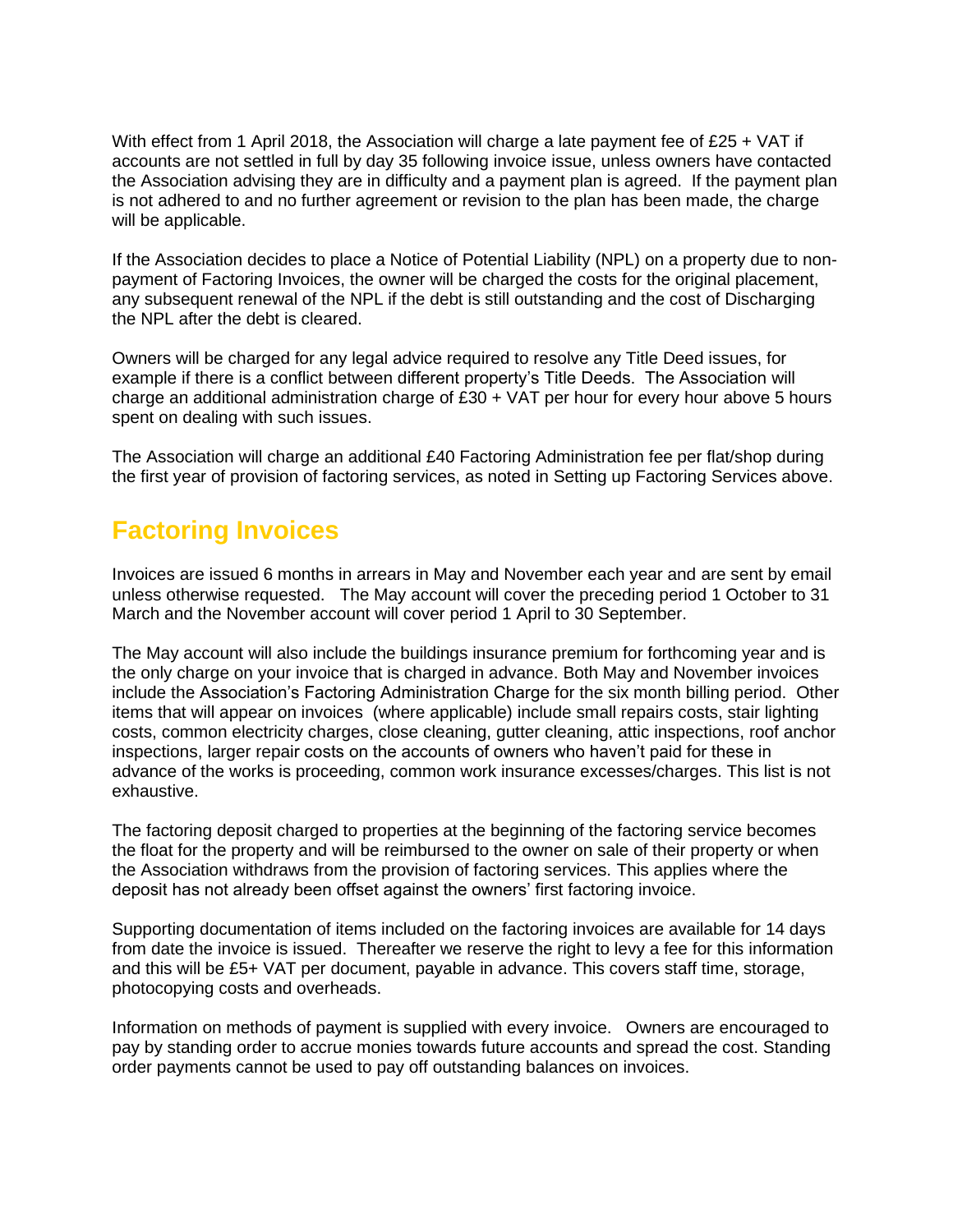### **Debt Recovery**

The Association will issue factoring accounts in May and November each year. These accounts are issued with details of methods of payment, the layout of the accounts and confirmation that the account should be paid within 28 days of receipt, together with a record of standing order payments received.

The owner may ask that any disputed debt is dealt with in terms of the complaints' procedure detailed below.

If payment is not received within 28 days a further reminder is sent requesting payment within 7 days and reserving the right to cancel your buildings insurance in respect of non common repairs due to non-payment of the premium (May accounts only). This reminder will also intimate that legal action may be instigated. We will then attempt to contact owners by telephone or email regarding payment. If full payment is not received by day 35 and no response has been received, a late payment fee of £25 + VAT will be added to the account. If there is still no response, or an acceptable repayment arrangement is not entered into, the account will then be discussed with the Technical Services Manager and a decision will be taken on legal action for recovery of the outstanding debt and/or lodging a Notice of Potential Liability on the Title Deeds. If legal action is to be taken, we will write to the owner concerned and advise them of the decision. A summary of arrears cases involving legal action will be given quarterly to Committee. The Association will recover any costs incurred in legal action for recovery as set down by the Court.

In more serious cases, non-payment of factoring accounts can also result in the Association withdrawing its services from buildings where a high level of debt has accrued. As this will affect all owners at the property, all owners are advised in writing that the service is in jeopardy, of the Committee decision to withdraw services (where applicable) and the withdrawal date (where applicable).

### **Termination of Factoring Services**

Should owners wish to terminate the Association's factoring services, this will need to done as per the title deeds, or where these are insufficient or silent, as set out in the Tenement Scotland Act. The Written Statement for your property sets out the procedure that should be followed.

The Association may wish to terminate its services in certain circumstances, usually for nonpayment of factoring accounts, or an inability to maintain the building due to owners not wishing to pay for repairs. The Association will write to the owners advising the reasons for which the service has been jeopardized and that if matters are not resolved the property will be referred to Committee for a decision on the service. If matters are not resolved satisfactorily and a Committee decision is made to withdraw the service, the Association will write to the owners advising of the decision and giving at least 6 weeks' notice of the withdrawal date. Alternatively, if matters are resolved satisfactorily, the Association will write to owners advising that the service is no longer in jeopardy and of any conditions made for continuing the service. If the service is terminated, the Association will issue final accounts, reconciling any standing order payments and refunding any credit remaining on the account.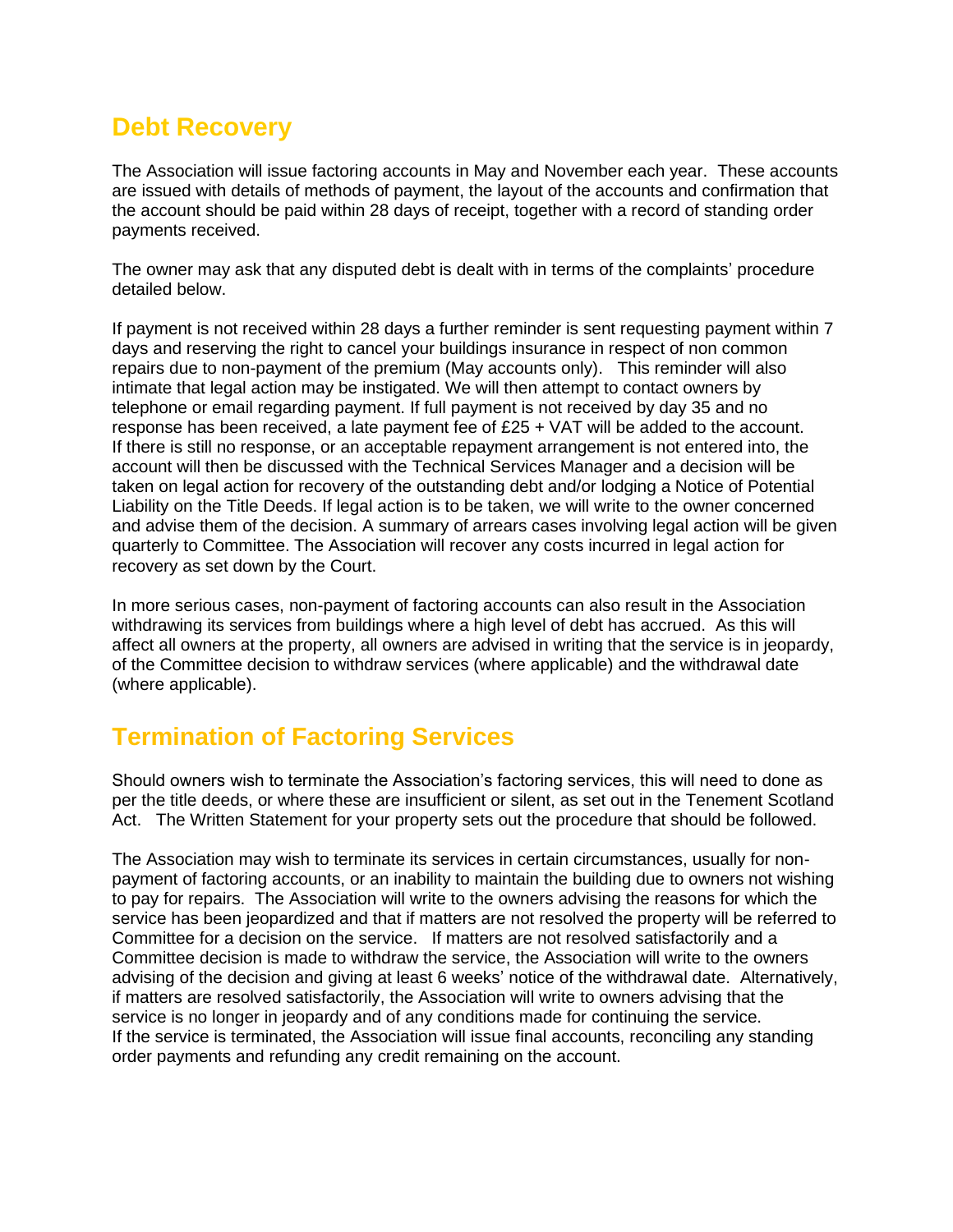# **Financial Obligations**

The Association is a registered society with the Financial Conduct Authority under the Cooperative and Community Benefit Societies Act 2014. The Association is also a registered Charity.

The Association maintains a separate bank account for receipt of owners' factoring payments and any floats. In addition, the Association maintains a second separate account for owners paying for large and major repairs in advance of works being instructed and carried out.

#### **Communication and consultation**

The Association will consult with owners when required to ensure that they are fully aware of any issues which may affect them.

The Association will communicate with the owner of a property on all matters relating to the factoring service. The Association will send copies of correspondence to third parties (e.g. tenants of commercial properties) at owners' request.

If repairs are required that exceed £100 per flat then the Association will write to owners providing any information available/costs etc and giving owners 2 weeks to respond or consult with us regarding the repairs. On expiry of the 2 week period, if the works are to proceed, we will write again to owners confirming our intention to proceed and ask owners to complete a mandate agreeing to the works and return this to us together with their payment for said works. Owners are normally given 2 weeks to return their mandate and payments unless the works are urgent in which case the timescales can be reduced.

The Association will instruct the works if we are in receipt of all payments. If payments are still outstanding at this time then the Association can return all payments received and close our file on this matter, however in most cases we will send a final reminder giving owners a further period of 7 days to make payment. The mandate for works will ask owners whether or not they want paid monies refunded or credited to their factoring account should works not proceed. If monies are to be refunded, bank details are to be provided. If the works are of an urgent nature, the Association reserves the right to forgo the 2 week notice period but would increase the payment timescale to 3 weeks. For urgent works, where we have ingathered monies from a majority of owners, the Association reserves the right to proceed and add the outstanding shares to the owners' factoring account. This decision would be made with the consent of Committee.

If works are of an emergency nature and cannot be left for any time without causing serious damage to the common property then the Association reserves the right to take forward the repairs and add the costs to the owners' factoring accounts. Owners will be advised of this in writing as soon as possible after the works have been identified. Examples would be a burst rising main or sewage backing up into a flat from a common drain.